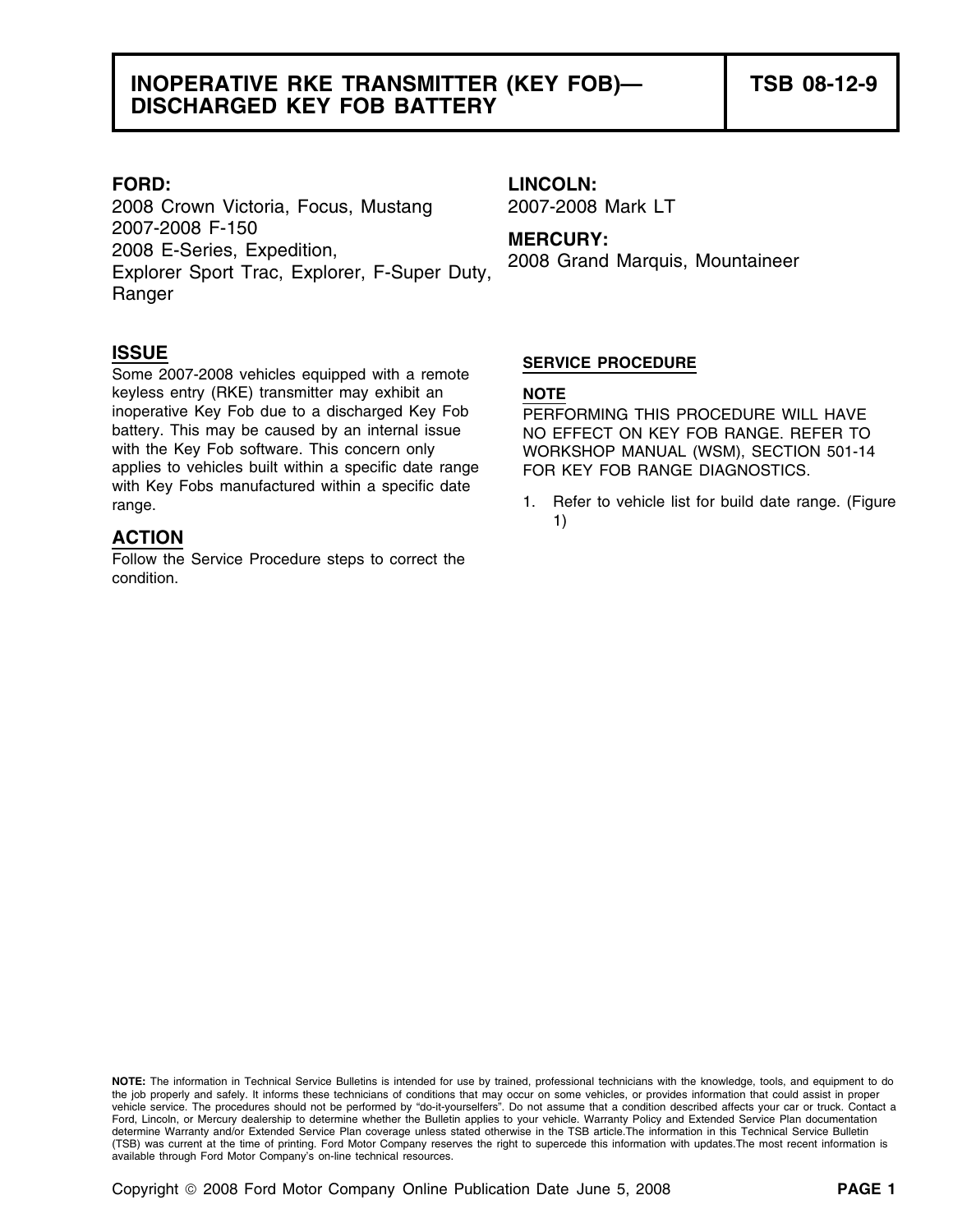| <b>Vehicle List</b>                           | <b>Built From</b> | <b>Built To</b> |
|-----------------------------------------------|-------------------|-----------------|
| 2007-2008 F150/Mark LT                        | 2/1/2007          | 1/21/2008       |
| 2008 Mustang                                  | 6/25/2007         | 11/12/2007      |
| 2008 Focus                                    | 8/27/2007         | 11/12/2007      |
| 2008 Explorer/Explorer Sport Trac/Mountaineer | 6/25/2007         | 11/19/2007      |
| 2008 Econoline                                | 8/6/2007          | 12/3/2007       |
| 2008 Expedition                               | 6/11/2007         | 12/13/2007      |
| 2008 Crown Victoria/Grand Marquis             | 5/7/2007          | 12/14/2007      |
| 2008 Ranger                                   | 6/4/2007          | 12/14/2007      |
| 2008 F250-550                                 | 5/1/2007          | 12/17/2007      |

Figure 1 - Article 08-12-9

- a. If the vehicle was built within the date **a.** Yes Go to Step 3.
- b. If not, then do not proceed. Continue with diagnostics per WSM, Section 501-14. normal diagnostics per WSM, Section 3. Using a thin coin, open the Key Fob and 501-14.
- 2. Is the vehicle Key Fob part number first three digits = day of year. The last digit = 8L3T-15K601-AA (3 button) or 8S4T-15K601-AA year. (Figure 3) (4 button)? (Figure 2)



Figure 2 - Article 08-12-9

- 
- range, then continue with this procedure.<br>b. No Do not proceed. Continue with normal

TB-9054-C

inspect manufacturer's date code sticker. The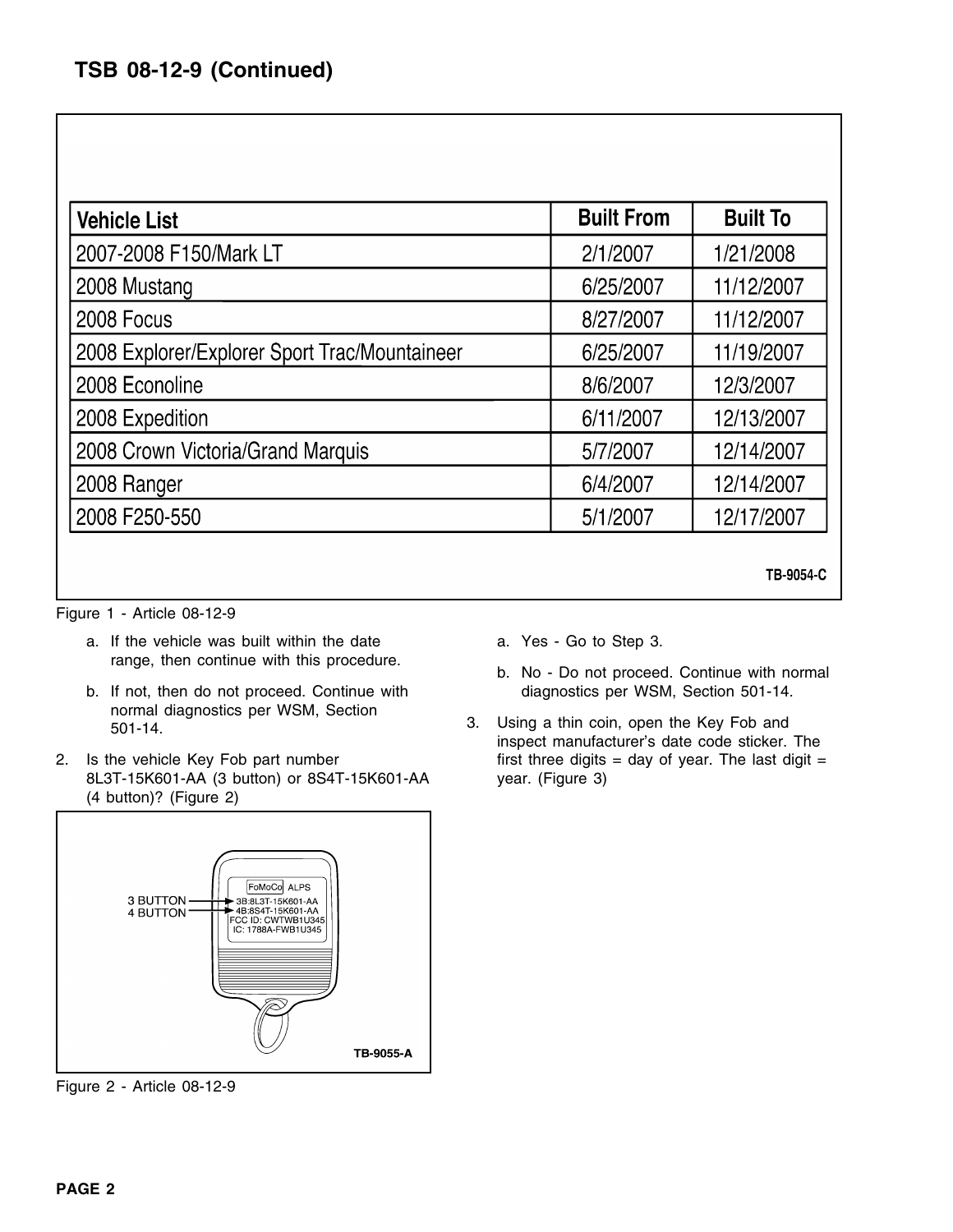

Figure 3 - Article 08-12-9 **The Contract of Contract Article 18-12-9** "Program" button.

- 005 and 306 (5th day through 306th day) and the last digit is 7 (year), then proceed
- b. If the number is outside this specified range, then do not proceed. Continue with normal diagnostics per WSM, Section 501-14.
- 4. If the Key Fob is inoperative due to a discharged Key Fob battery, and the date code falls within the specified range, then replace **WARRANTY STATUS:** Eligible Under Provisions Of Key Fob. Program the new Key Fob transmitter New Yehicle Limited using the IDS RKE Transmitter Programming variance was a memory coverage Procedure. Reassemble old Key Fob for **IMPORTANT:** Warranty

- a. IDS RKE Transmitter Programming Procedure
	- (1) Install known good battery into the suspect Key Fob so that IDS scan tool can identify it.
	- (2) Connect IDS to vehicle.
	- (3) From the Main Toolbox tab:
		- (a) Select Body.
		- (b) Select Security.
		- (c) Select Remote Keyless Entry.
	- (4) Press the "Unlock" button on the suspect Key Fob to view the Transmitter Identification Code (TIC) in IDS.
- 5. Select "Erase One Key Fob" or the "Erase" button.
- 6. Select the suspect Key Fob TIC to erase from vehicle memory.
- 7. Remove battery from suspect Key Fob and reassemble for warranty return.
- 8. Select "Reprogram a New Keyfob" or the
- a. If the first 3 digits are equal to or between 9. Press the "Unlock" button on the NEW Key<br>005 and 306 (5th day through 306th day) Fob.
	- and the last digit is 7 (year), then proceed 10. Follow the instructions on the scan tool screen to Step 4.

| <b>PART NUMBER</b> | <b>PART NAME</b> |
|--------------------|------------------|
| 8L3Z-15K601-AA     | 3-Button Key Fob |
| 8S4Z-15K601-A      | 4-Button Key Fob |

warranty return analysis. The coverage limits/policies are coverage limits/policies are NOTE<br>
NOTE MATE WARRANTY WILL **AREANTY WILL AREANTY WILL AREANTY WILL AREANTY WILL AREANTY WILL AREANTY OVER AND SULTAN<br>
BE REQUESTED FOR ANALYSIS AND identified causal part.<br>VERIFICATION OF THE DATE CODE.**